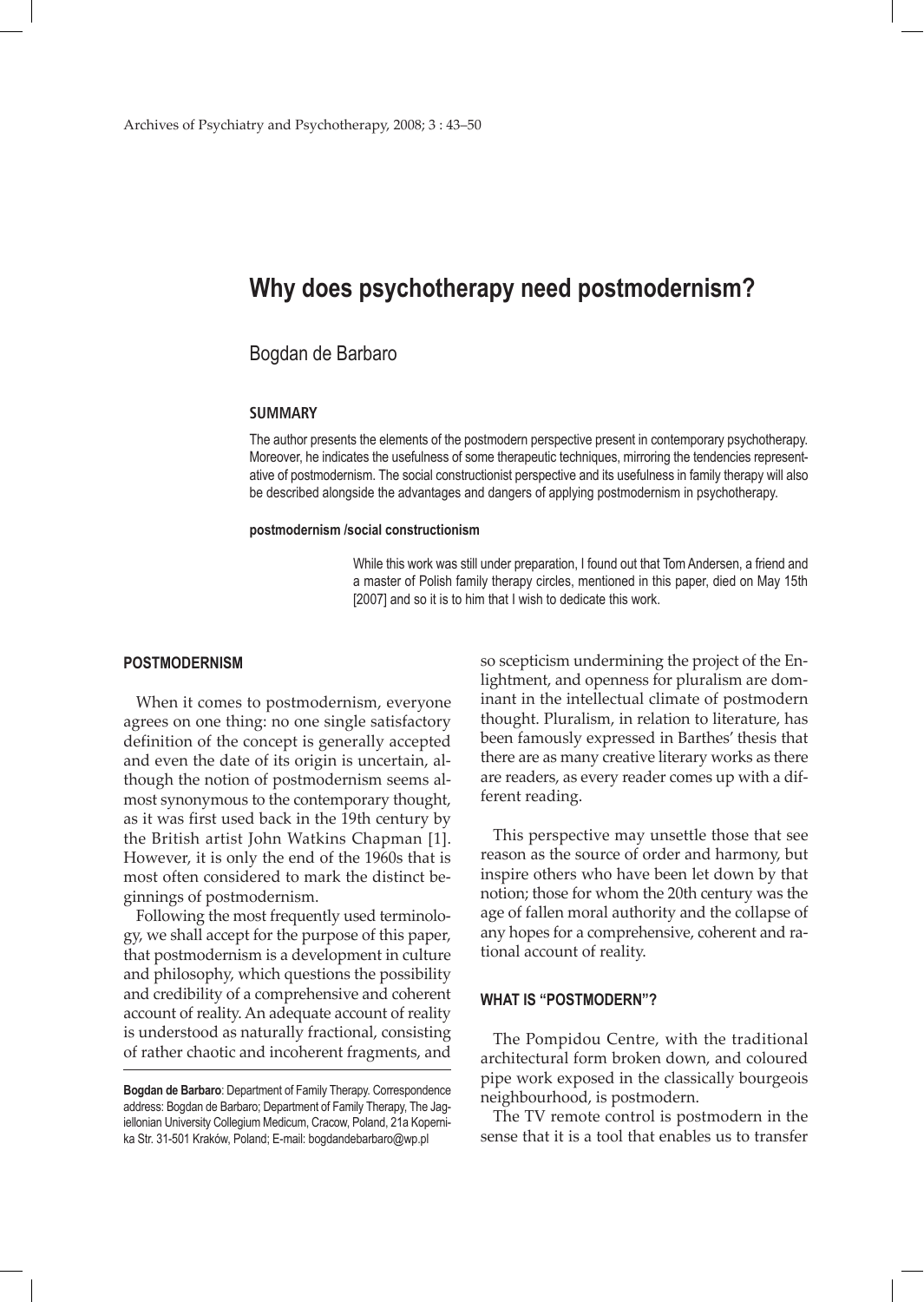within a few seconds between a boxing match, papal mass, a documentary about starving children in Africa or a discussion on current economic issues.

President Sarkozy is a postmodern politician. As Aleksander Smolar says in Gazeta Wyborcza, 12th/13th May 2007 issue – [Sarkozy] "is not too concerned with ideology, he picks and chooses at random from whatever might prove useful for staying in power"

Second life, the popular computer game, is postmodern – its participants move between the real and cyber, virtual spaces and it is not exactly clear to the ethicians and lawyers of the real world whether or not one should be responsible for the crimes committed in cyberspace.

Some orthographic rules, for example those according to which one may start a proper name with a small letter (e.g. iPod) or put an exclamation mark in the middle of the name (e.g. Ha!Art [Publishing House])

Finally, this list itself is postmodernist, meaning that it is entirely arbitrary, illustrating multilayered nature of the world we live in.

This multiplicity sketched here, which may even be called a mess, may be considered suspicious and dubious rather than useful to psychotherapists. I will, however, try to show that with all the scepticism (towards postmodern scepticism) this direction may prove to be an inspiring perspective for therapists.

One differentiation will have to be made clear at this stage i.e. between the postmodern understood as the entirety of the current intellectual climate, "the condition of our times", the character of customs and the general cultural sphere, and postmodernism understood as a trend in philosophy, psychology and art. For psychotherapists the relation between these two areas is particularly interesting, but also the relation between the "postmodern" man [2], his cultural conditioning and the trends developing in psychotherapy and family therapy.

I shall discuss the presence of postmodernist threads, mostly in the context of family therapy, but they may be also inspiring for other therapeutic models. It is important to realize that the terminology with regards to the trends, which are more or less indirectly influenced by postmodernism, is not uniform. Some use the term "social constructionism based therapy" [3], while

some new sources use the terminology exposing the idea of collaboration between clients/patients and therapists, such as collaborative therapy [4], the collaborative language-based model. [5].

This study, however, means to abstract away from the variations in terminology and instead focus on the idea of postmodernism itself and its presence in therapy.

## **WHAT DOES POSTMODERNISM HAVE TO OFFER?**

Let's have a closer look at a few basic postmodern principles, and see if they are in any way reflected in therapeutic practice:

P l u r a l i s m. As mentioned before, pluralism (of doctrines, views, theories, cultures etc.) is one of the main characteristic elements of postmodern thought. Knowledge has no permanent foundations, it is not a continually expanded edifice, with new floors of discoveries added to it, and new theories exploring the depths of its grandeur<sup>1</sup>. Just as modernism reached into factrelating science, postmodernism regards human knowledge to be based on changing interpretative schemata, which in political, historic and economic contexts give order, sense and meaning to experience. There is no one single truth, just different truths. This questioning of the existence of one knowable truth and the theories that express it (known as the collapse of metanarration) creates a climate of programmed scepticism and mistrust of any doctrines which, in relation to the Enlightment project, announce that they do have sure knowledge.

In psychotherapy, we experience and realize this pluralism in a variety and multiplicity of schools, approaches and therapeutic models. Some of them, in the true spirit of modernism, can, or think they can, describe the human psyche in a full and comprehensive way, while some others are quite fragmentary. The language, methods and aims of various schools remain different and create a mix that is anxietyprovoking for some and entirely natural for others. Postmodernists encourage us to give up the feeling of superiority over different therapeutic

<sup>&</sup>lt;sup>1</sup> For a psychotherapist with a medical education this thesis may be, to say the least, dubious in the face of the excellent successes noted in the field of biomedicine, based on nothing but hard facts. However, in a humanities approach pluralism is striking (also in psychotherapy).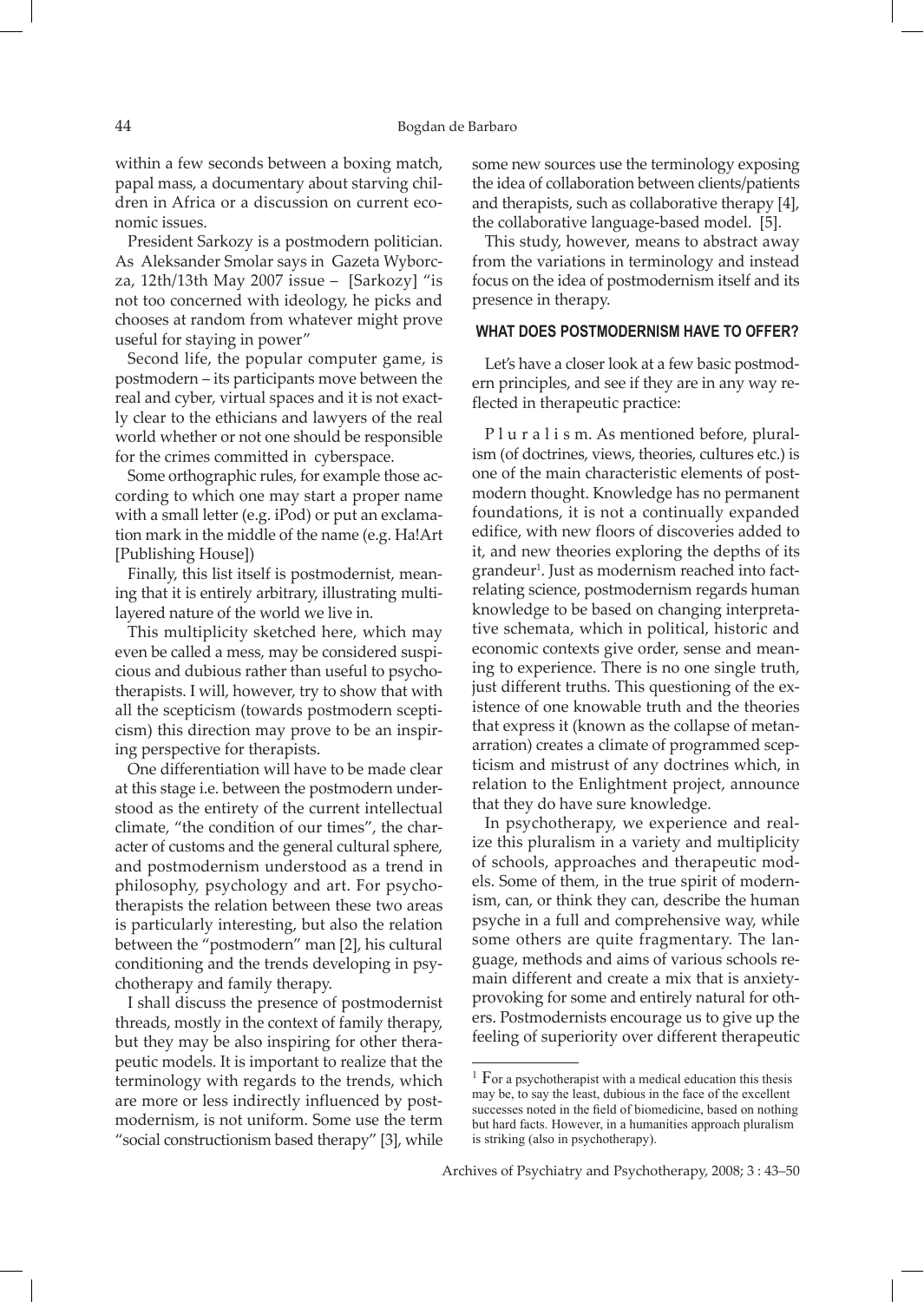cultures for the benefit of curiosity, surprise and friendly approach. [6]

This pluralism is also relevant to family therapy. There is no reason why we should, against all modernist views, accept only one theory of family or one set of family standards. What is more, the observation of various phenomena, increasingly present in our culture, provides additional arguments. The idea of a two or three generation family with grandparents, parents and children is no longer a common standard (neither statistically nor as an ideal). There are no externally construed definitions of what is healthy or sick, what is functional or dysfunctional. What may be good in a given time or place, may turn out to be sick or bad in another. This observation, fairly obvious during the period of the revolution in customs and technology at the turn of the century was, not so long ago, treated as unfounded anarchism or anomie. Theory as a source rationalized judgments about family becomes suspicious. From the theoretical-cognitive point of view it seems to obscure reality rather than clarify it. Tom Andersen has pointed out [7], recalling the categories of prejudice and superstition, [8] that in contact with a family the key skill is the ability to reach into the family narrative, omitting or suspending the therapist's theories, which may turn out to veil the family rather than assist in the understanding of it. It's worth noting that almost half a century ago, a famous Polish psychiatrist, Antoni Kępiński, warned of the potential dangers of excessive adherence to theoretical concepts. To quote him: "It's not good for either the psychiatrist or his patient if they allow themselves to be too strongly affected by as certain hypothesis or by what may be considered some revolutionary research result. This might actually lead to misinterpreting the patient's true condition" [9].

This issue may be clarified by the graphic scheme presented below (on the next pages?).

This problem is well summarized in a quote from Gaston Bachelard [10, p. 19]: "In order to think one must forget so much of what one has learnt..."

The role of language and social constructionism. The second key postmodern tenet is the role that language plays in social discourse. Common sense has it that language reflects reality, but postmodernists take this proposition further, to

state that language constructs reality rather than merely representing it. Reality is a social construct created by language. The discourse about the world is not a map of the world but an effect of social linguistic exchange. Reality is described or "linguisticated", to use a term which is philologically awkward but in many ways rather to the point, and it is the social or political criteria that make a given method legitimate. Those who remain in power (not necessarily in a direct, political sense) do within the framework – using classical Foucauldian terminology [11] – participate in the discourse and give meaning to reality. For example, what used to be called "being possessed" within the theological discourse of the Middle Ages is today, within medical discourse, a dissociative disorder.

In this context, the therapist's role is changing. In modernist models a therapist not only knows best what is wrong with a patient (or a family), what he or she needs to be healthy and how to get there, but also, to use the language of therapeutic theory, he proposes a specific reality. For example a family therapist, who acts within a structural model, thinks and communicates it directly in the therapeutic process that a family recovers its functionality if it is structured properly (it preserves the boundaries between generations, disposes of triangulation, introduces the division of power etc). Whereas in the postmodern approach a therapist does not refer to his pre-knowledge, he is not an expert; or if he is, it is only an expertise in "good conversation". There is no model of family or strictly defined therapeutic procedures, other than those that arise in the dialogue between those participating in the creative process. It is a part of the therapist's programme to mistrust theory, which means that his own hypotheses have to be maintained in a state of intervention (to recall a category used by Gianfranco Cecchino [12]), i.e. they have to be disposable. This questioning of hypotheses and looking for new narratives is not happening in an atmosphere of the negation of helplessness but, to use a word important to postmodern therapists yet again, as a common "creativity" between the consultant and the family members [13].

 A good example here might be the reflective team method [7,14], often quoted as a classic postmodern form, based on linguistic coopera-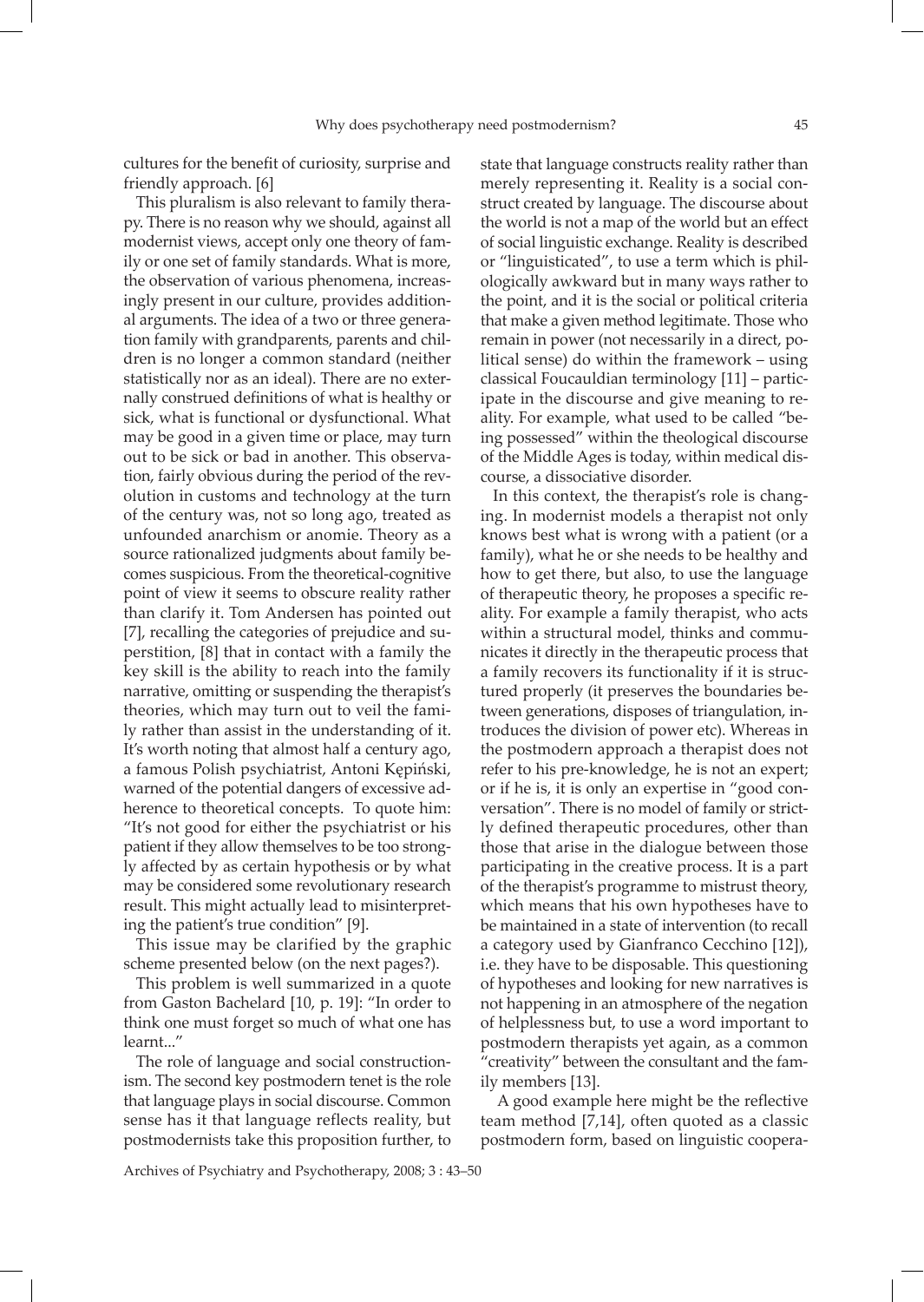





Ill. 2. However, the therapist's theory creates a certain cognitive pattern, which affects the picture of the situation that reaches the therapist (the arrows are partially darkened)



Ill.3 The more expanded the theory is (the thicker the "theory filter") the more the picture that reaches the therapist is distorted by the theory (the arrows are considerably darkened)



Ill. 4. When the theory is considerably expanded it puts a veil on the person/s asking for help, to the degree when the therapist remains "within his or her theory", failing to reach the picture of the person/s asking for help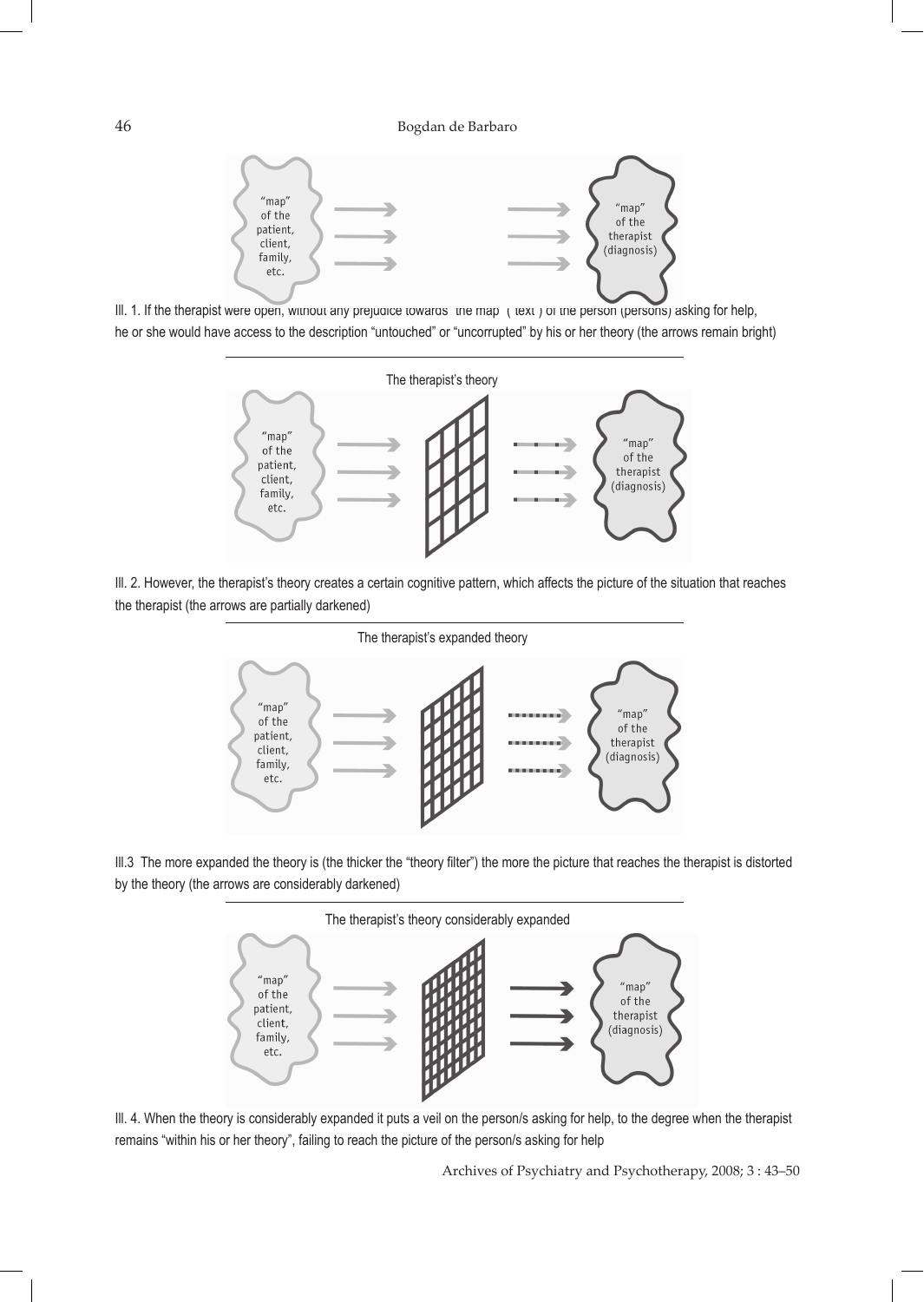Why does psychotherapy need postmodernism? 47



Ill. 5 The "map" of the patient (patients, family etc), i.e. a subjective perception (images, descriptions) of reality



Ill. 6 The reflections of the therapist (consultants, members of the reflective team) are at this point more or less distant from the family's perceptions. According to the principle of multiple versions, they are various – not particularly cohesive or unanimous. For the "owner of the map" the reflections which are most useful will be those that are close to his "map" and create the field of optimal difference.

The reflections reaching this area are neither too banal (are not inside the actual "map") nor too weird (they are not too distant from the actual "map"). It is these reflections that the persons asking for help are ready to assimilate.



Archives of Psychiatry and Psychotherapy, 2008; 3 : 43–50 Ill. 7 New boundaries of the "map" (perception). The "map" has been expanded (to use Michael White's term [15], from *thin* to *thick*)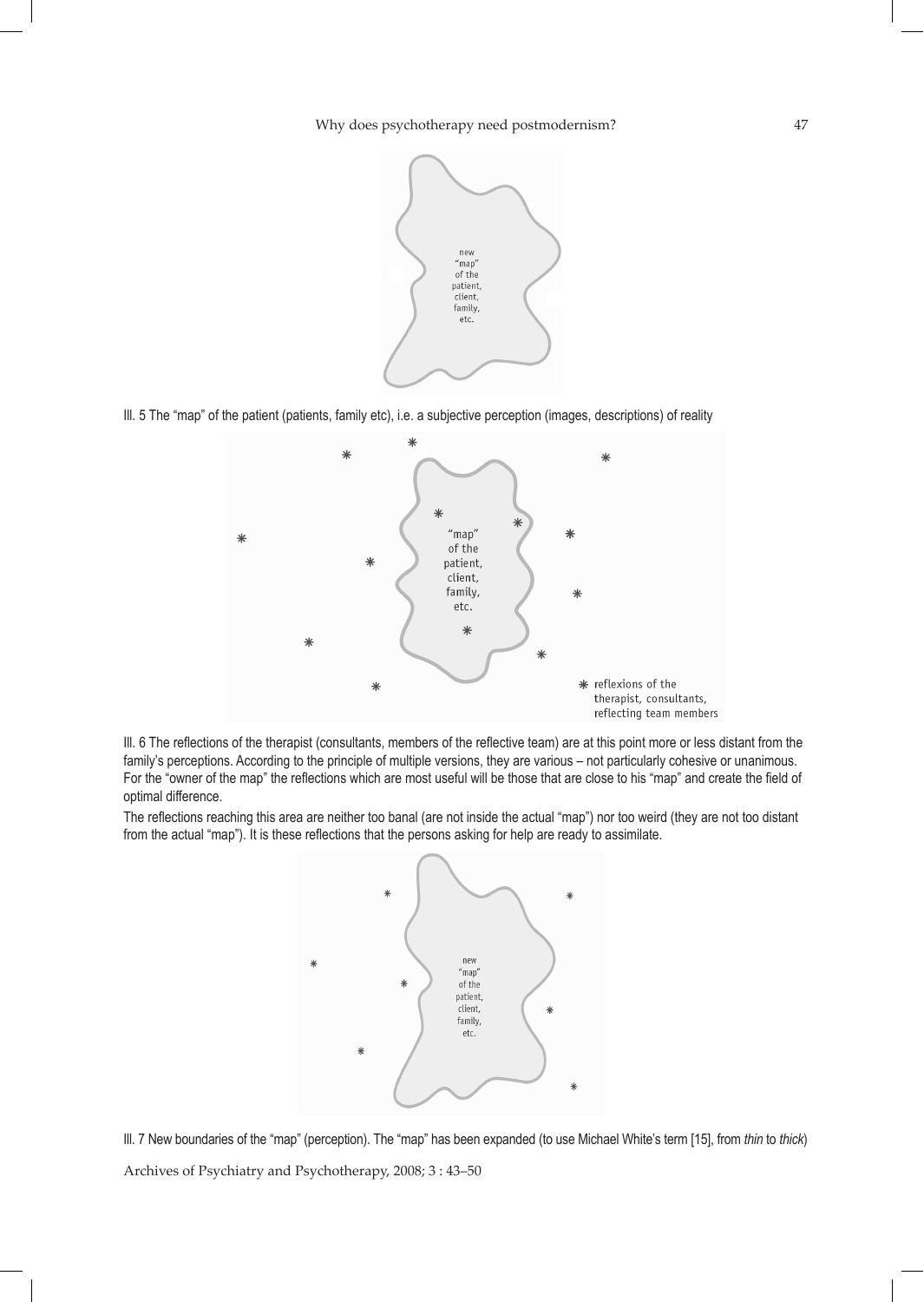tion. The natural presence of multiple versions of the perception of the world, especially in the context of family therapy, is particularly noticeable here. The numerous reflections of various commentators are not quite "binding", and the description is expanded through the acceptance by the patient (family or any participant in the "Andersenian" consultation) of only these statements that are "optimally different" from the "map" established so far.

3. P r a g m a t i s m. The method presented above illustrates another key aspect of the postmodern perspective. Knowledge (either higher level, abstract, theoretical knowledge or the lower lever knowledge of a given family) is merely a version of an account, a generalized concept of what type of procedure may be successful. We are not making claims about knowing the Truth, but only of knowing one account of it, the one which guides us towards the procedure that may prove useful. Needless to say that this procedure, which looks for the description that is not necessarily true but which simply "fits", has its serious consequences for psychotherapy.

4. C o n t e x t u a l i s m. Phenomena need to be observed in their context. Without context they are incomprehensible, just as – to use the strategic therapists' favourite example – it is impossible to understand the movement of the gills of a fish washed onto the shore, outside of its natural environment. Contextual thinking in family therapy is inevitable by virtue of the nature of being a part of a family. A person is a part of a family system and systemic family therapy is based on that simple fact. In consequence, the answer to the question of what is pathological is changing. Contrary to the traditional understanding of pathology, it is not to be "found in a patient" but, so to say, in interactive family patterns. The IP (index patient) is only a carrier of pathology. Symptoms may have the characters of metaphorical family communication. The analysis of circular relations and feedback results in the transformation of the language of evaluations and judgments into the language of description, or numerous descriptions, of interrelated narratives. Individuals co-create a contextual network.

# **OTHER POSTMODERN PREMISES PRESENT IN THERAPY**

It is impossible to discuss all applications of postmodern thinking about psychotherapy in detail. However, among the issues present in postmodern texts it is worth mentioning the following examples:

N a r r a t i v e s. This category has been already mentioned. As the key word of postmodern philosophy it also clarifies the work method of therapists [16]. From the Book of Genesis to Hollywood productions, it is with stories that we think about the world. Postmodern therapists place a lot of emphasis on that fact because narration can indeed "tyrannize' [17] its authors, therapy may rid the patient of this tyranny and enable him or her to live according to their own intentions. It does not mean (as I have pointed out earlier) that the therapist has any right to accept that his description, his construct of reality is better or "truer" than the patient's or of somebody of the patient's family. The therapist can, however, induce a certain degree of reflection over the patient's story, through changing the frame of reference and, in consequence, changing its meanings and extracting marginalized "undertones". As a result of the deconstruction of a narrative which is leading to impasse, the patient-author may search for a new one, which leads him or her out of this impasse. In this context the narration therapy in itself is postmodern, insofar as it stresses language as the creator of reality<sup>2</sup>.

 The problem of power. Michael Foucault analysed such phenomena as madness and sexuality from a historical perspective and described the relationship between power and knowledge [19, 20]. Communication and language patterns in the family are related to power. Just as in the pre-modern period knowledge was attributed to age (the proverbial "wisdom of the elders"), in postmodern times it is young people who are in a favoured position, as they are better at learning the achievements of the digital-technological revolution. In consequence, the tension between those who have formal power and those who have "linguistic power" is inevitable. This

<sup>2</sup> For more information on narration therapy in Polish refer to item [18] on the Bibliography listing.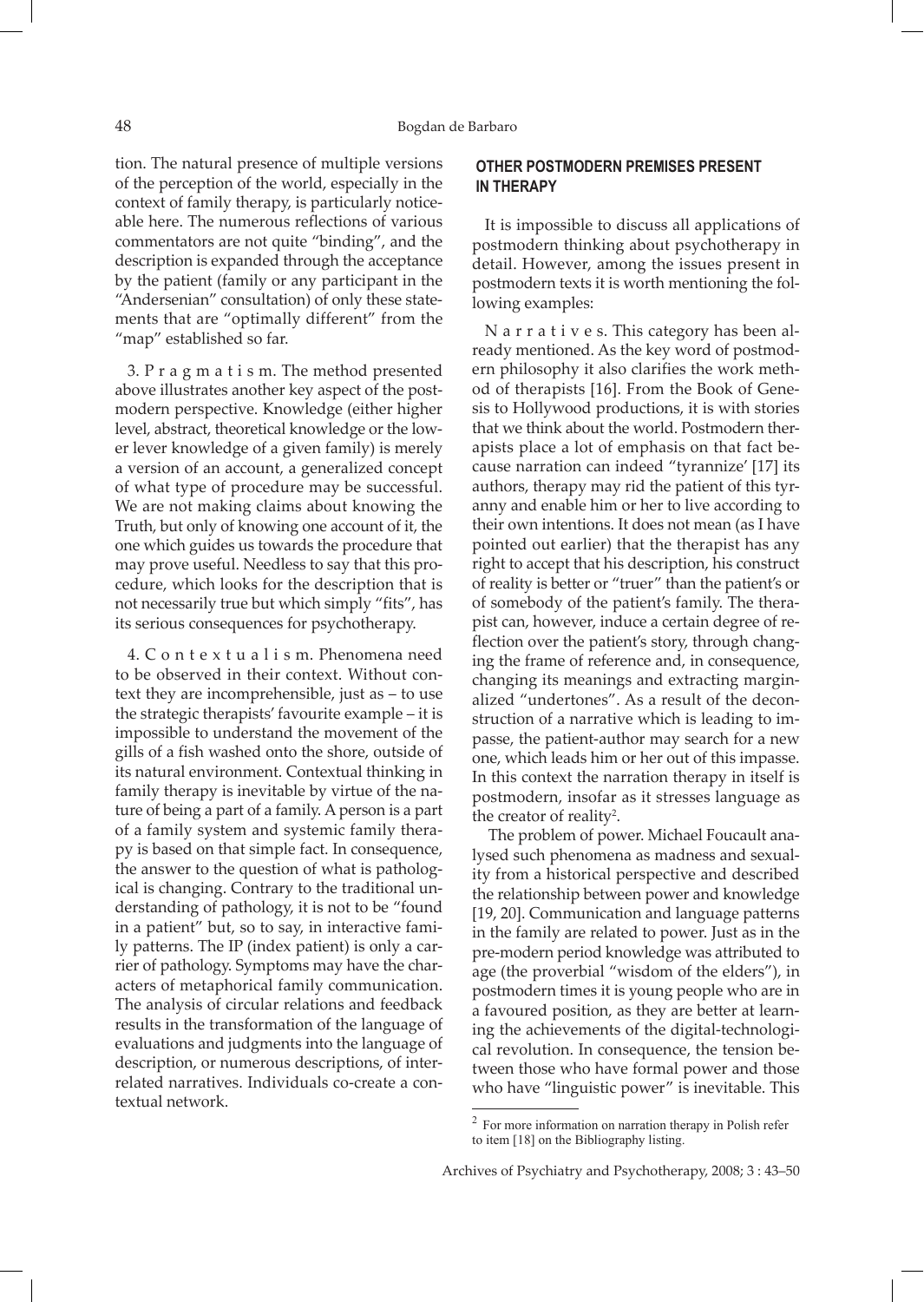is one of the explanations behind the crisis inherent in the contemporary family.

The exclusion problem. The feminist perspective, deeply rooted in postmodernism, reveals the illusion of the existence of objective theories [21]. There are many theories; a lot of the so called universal stories are not commonly accepted, since they are written from a politically motivated point of view (feminist critics would have it that the perspective is male, marginalizing the female side of the story). Noticing the perspective of the excluded seemed unusually inspiring in reaching beyond the problem of male chauvinism and the patriarchal character of knowledge and, in consequence, of power. The roles of the excluded were (or still are) occupied, in various places and times, not only by women but also by mad people (in medical discourse, treated as mentally ill), the elderly, sexual, religious or racial minorities. Postmodern sensitivity points out the need to be sceptical towards the prevailing theories and identifying whose interests they are representing (men? the middle class? white people?). Openness to The Other is among the central premises of postmodern, individualist ethics.

#### **CRITICISM OF POSTMODERNISM**

Postmodernism is not a commonly shared perspective. The allegations against it can be summarised in three points.:

Postmodernists who reject the achievements of modern science place themselves outside of science. To this charge, postmodernists usually respond that they do not reject the achievements of natural science and technology (it is indeed PCs that they use to write their theses and there would be no PCs without technology), but they notice the self-righteous approach and negative effects of academic discourse. As Safran and Messer, [17] who sympathise with postmodernism, conclude, pluralism works a little like a cure in medicine: given in the right doses it is an effective antidote for the tyranny of rationalism but in excessive measures it leads to relativism. A leading representative of postmodernism, Kenneth Gergen, says [22] that the programmatic scepticism of postmodernism applies also to postmodernism.

Ethical allegations seem to be among the main charges against postmodernism, and their main concern is with relativism and moral nihilism. If we allow relativism - and there are indeed as many versions as there are participants in the discourse, - we tolerate everything, including evil. Is it not, by any chance, that a famous postmodern slogan "everything goes" justifies crime? Does it not legitimize an obvious evil in the general humanist perspective, but also on the therapeutic plane, in relation to any patient or family where physical, sexual or cultural abuse are present? Postmodernists say that ethics should not be based on codes and paragraphs but, in the first instance, on the personal and constantly present awareness and responsibility of every man in the humanist perspective: the therapist's responsibility towards his or her patient/client [23, 24]. Therapists are responsible for what they have influence over. However, in the last few years even postmodernists became more aware that a world without universal ethics is hard to live in [23].

Finally, it is worth mentioning the allegation which, it would seem, is often formulated to attack any new approach: postmodernism is often accused of being nothing new although pretending to originality. This allegation is the least of postmodernists' worries, as they are willingly accepting of anything new, alien, other, foreign, quoted or borrowed. This fragmentation of the world (as in a collage) is one of the trademarks of postmodernism. There are many stories present in us and it is not always possible to identify their origins.

### **CONCLUSIONS**

The postmodern perspective can be criticized for many reasons [compare with 25]. However, and whether we like it or not, as therapists participating in culture we are thrown into postmodernism, with our patients and clients. In this sense, those of us who take cultural and linguistic contexts to be an important part of the process of therapy should be sensitive to postmodernism and aware of its manifestations. As therapists, we are obviously not going to consider whether postmodernism is "correct" or not; however it is our right and a good opportunity